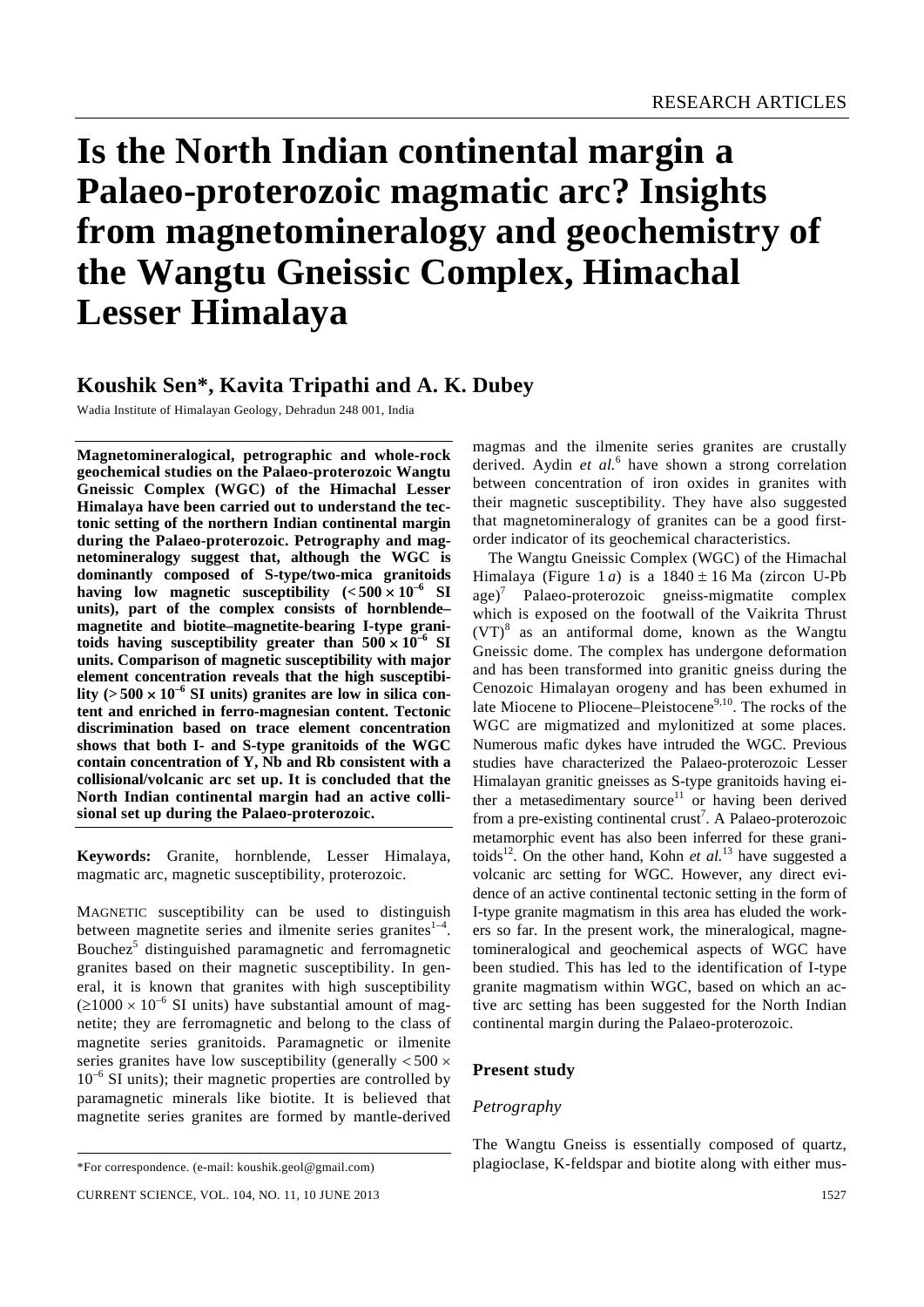## RESEARCH ARTICLES

covite or hornblende. Accessory minerals include rutile, zircon, apatite and magnetite. Quartz, plagioclase and Kfeldspar are present as megacrysts in a matrix composed of quartz, feldspar, biotite and sometimes hornblende. Based on mineralogy, the WGC can be sub-divided into three types: (1) hornblende–biotite–magnetite-bearing granitoids (Figure  $2a-c$ ); (2) biotite–magnetite-bearing granitoids and (3) muscovite–biotite-bearing granitoids or two-mica granitoids (Figure 2 *d*). Hornblende and magnetite-bearing granitoids have been further characterized by backscattered electron (BSE) imaging and electron probe micro analysis (EPMA; Figure 2 *c* and Table 1). It is worth noting that EPMA analyses show low  $TiO<sub>2</sub>$ content in magnetite and also low total for magnetite (Table 1).

#### *Magnetomineralogy*

Five to seven core specimens each were drilled from 19 block samples of WGC. Magnetic susceptibility was measured using KLY-3S Kappabridge at the Wadia Institute of Himalayan Geology (WIHG), Dehdradun. The WGC has been divided into three categories on the basis of magnetic susceptibility:  $(1) > 1000 \times 10^{-6}$  SI units,  $(2)$ 500–1000  $\times$  10<sup>-6</sup> SI units and (3)  $<$  500  $\times$  10<sup>-6</sup> SI units (Figure 1 *b*; Table 2). The hornblende–biotite–magnetite and biotite–magnetite granitoids have high susceptibility  $(5500 \times 10^{-6}$  SI units) and the two-mica granitoids have



**Figure 1.** *a*, Geological map of Himachal Himalaya showing the Wangtu Gneiss and its adjacent lithologies<sup>31</sup>. VT, Vaikrita Thrust; KNF, Karcham Normal Fault; STD, South Tibetan Detachment. *b*, Sample locations within the Wangtu Gneiss. White circles are samples having magnetic susceptibility  $> 1000 \times 10^{-6}$  SI units; grey squares are samples having magnetic susceptibility  $> 500 \times 10^{-6}$  SI units and black circles are samples having magnetic susceptibility  $<\!500\times10^{-6}\,{\rm SI}$ units.

low susceptibility  $(<500 \times 10^{-6}$  SI units). Thermomagnetic analysis was carried out for four representative samples, based on their mineralogy and magnetic susceptibility, with a variable field translation balance (MM VFTB, Peterson Instruments). WNG-19 and WNG-24 are low-susceptibility two-mica granitoids, and WNG-20 and WNG-30/2A are high-susceptibility hornblende-bearing granitoids. Temperature variation of magnetization curves of samples WNG-19 and WNG-24 shows dominance of paramagnetic minerals (Figure 3 *a* and *b*). Thermal curves of WNG-20 and WNG-30/2A show a sharp decrease in magnetization at ~ 580°C (Figure 3 *c* and *d*), indicating the presence of magnetite. These two samples also show a minor ramp at  $\sim 350^{\circ}$ C. It indicates that the magnetite present in these samples is probably titaniferous.

#### *Major and trace element geochemistry*

Major elements were determined using pressed powder pellets by wavelength dispersive X-ray fluorescence (XRF) spectrometry (Siemens SRS 3000). Trace elements were determined using ICP-MS (Perkin-Elmer SCIEX ELAN DRC-e). All geochemical analyses were carried out at WIHG. The precision and accuracy of the preparation and instrumental performance were checked using international reference samples GA, GH, GSN, MA-N (CRPG, France), G-2, GSP-1, RGM-1, AGV-1 (USGS, USA), and JG-2, JG1-a and JA-2 (GSJ, Japan). The accuracy of measurements is <5% for major oxides in XRF and <10% for trace elements in ICP-MS. Precision in terms of maximum observed relative standard deviation on repeated measurements is normally  $\langle 2\% \rangle$  (ref. 14). Figure 4 shows relationship between major element concentration and mean magnetic susceptibility for all the samples from WGC. The plots show that samples having susceptibility higher than  $500 \times 10^{-6}$  SI units are enriched in MgO, FeO $_{(total)}$  and TiO<sub>2</sub>. Samples having susceptibility higher than 500 but lower than  $1000 \times 10^{-6}$  are enriched in CaO and Na<sub>2</sub>O. Figure  $4a$  shows a clear negative correlation between silica content and magnetic susceptibility. This is because, with ongoing magmatic differentiation, the granitic melt becomes more felsic and undersaturated in ferro-magnesian content<sup>15</sup>. Mn<sup>2+</sup> contributes only up to  $\sim 6 \pm 2 \times 10^{-6}$  SI units of bulk magnetic susceptibility<sup>6</sup> and therefore does not seem to have much control over the magnetic susceptibility (Figure 4 *i*). Tectonic discrimination diagram based on Y, Nb and Rb concentration<sup>16</sup> was plotted for all the samples (Table 2, Figure 5). Rb versus  $Nb + Y$  plots show that all the samples fall near the triple point of fields related to volcanic arc, within plates and collisional granites (Figure 5 *a*). One two-mica granite sample falls in the within-plate field and one sample each from two-mica granite and hornblende–magnetite-bearing I-type granite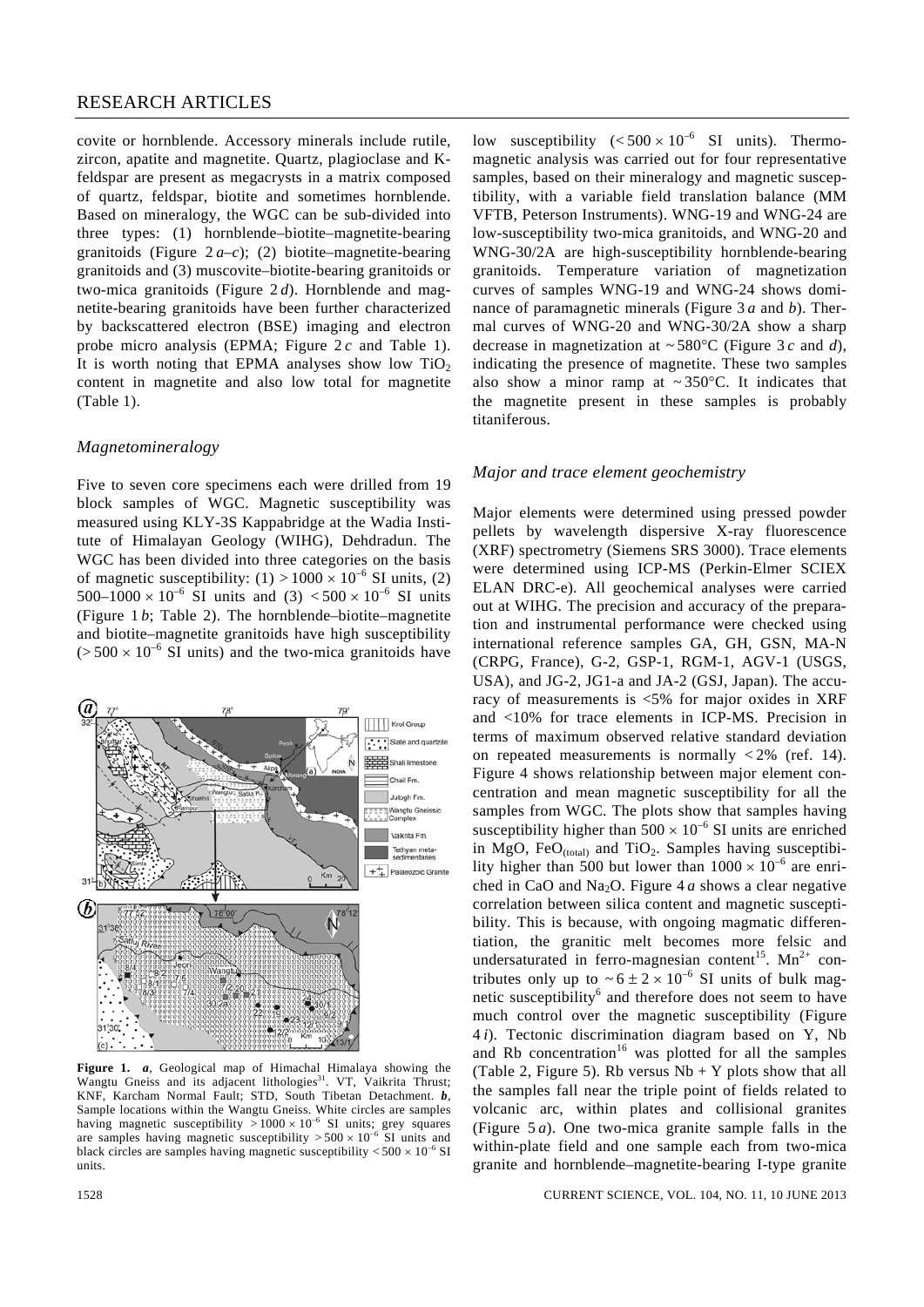| Table 1.          |      |           |                  |          |           |      |       |       |          |                  | Electron probe microanalysis (EPMA) data of hornblende and magnetite from sample WNG-23 of the Wangtu Gneiss |
|-------------------|------|-----------|------------------|----------|-----------|------|-------|-------|----------|------------------|--------------------------------------------------------------------------------------------------------------|
| Na <sub>2</sub> O | MgO  | $Al_2O_3$ | SiO <sub>2</sub> | $P_2O_5$ | $Cr_2O_3$ | MnO  | FeO   | CaO   | $K_2O$   | TiO <sub>2</sub> | Total                                                                                                        |
| Hornblende        |      |           |                  |          |           |      |       |       |          |                  |                                                                                                              |
| 1.39              | 8.02 | 11.86     | 40.99            | 0.03     | $\Omega$  | 0.59 | 19.75 | 10.08 | 1.67     | 0.66             | 95.04                                                                                                        |
| 1.42              | 8.06 | 11.61     | 41.16            | 0.02     | $\Omega$  | 0.44 | 19.45 | 11.51 | 1.57     | 0.62             | 95.86                                                                                                        |
| 1.35              | 8.04 | 11.51     | 40.63            | 0.02     | 0.05      | 0.46 | 19.69 | 11.21 | 1.55     | 0.55             | 95.07                                                                                                        |
| 1.41              | 7.75 | 11.44     | 40.8             | $\Omega$ | 0.05      | 0.49 | 19.86 | 11.29 | 1.54     | 0.57             | 95.2                                                                                                         |
| Magnetite         |      |           |                  |          |           |      |       |       |          |                  |                                                                                                              |
| 0.03              | 0.04 | $\Omega$  | 0.05             | $\Omega$ | $\Omega$  | 0.1  | 88.23 | 0.04  | $\Omega$ | 0.03             | 88.52                                                                                                        |
| 0.03              | 0.03 | $\theta$  | 0.04             | $\Omega$ | $\Omega$  | 0.09 | 87.52 | 0.05  | 0.01     | 0.03             | 87.8                                                                                                         |



**Figure 2.** Photomicrographs of the Wangtu Gneiss showing presence of hornblende in (*a*) plane polarized light and (*b*) under cross nicol condition. (*c*) Backscattered electron (BSE) image showing assemblage of hornblende and magnetite, which is typical of I-type granitoids. (*d*) Two-mica variety of granitoids showing presence of both muscovite and biotite.

 $(>1000 \times 10^{-6}$  SI units) falls in the volcanic arc field. In case of Nb versus Y plots, few of the two-mica granitoids fall in the within-plate field. All the high-susceptibility granitoids either fall in the volcanic arc/syn-collisional field or close to the line separating collisional and withinplate granites (Figure 5 *b*). Our trace element data negate the possibility of rift origin for any of the granitoids from the WGC.

### **Discussion**

The Proterozoic tectonic set up of the North Indian continental margin has been a matter of conjecture. Whether this margin had been 'active' or 'passive' has significant bearing on the reconstruction of the  $\sim$  1800 Ma Columbia Super continent. Most of the models that were proposed

CURRENT SCIENCE, VOL. 104, NO. 11, 10 JUNE 2013 1529

to reconstruct Columbia consider the North Indian continental margin as 'passive', having East Antarctica sandwiched between India and North America<sup>17,18</sup>. On the other hand, Hou *et al.*<sup>19</sup> have suggested a direct contact between India and North America with India's northern margin included along a subduction zone with East Antarctica.

 Majority of the earlier workers have inferred the metasedimentary rocks of the lesser Himalaya as a passive margin sedimentary cover $20-23$ . Some previous studies carried out in the Proterozoic belt of the Lesser Himalaya have postulated rift or plume model for the felsic and mafic magmatism $^{24,25}$ . These are in accordance with the 'passive' model for the North Indian continental margin. On the other hand, detailed geochemical and geochronological study carried out by Kohn *et al.*13 suggests a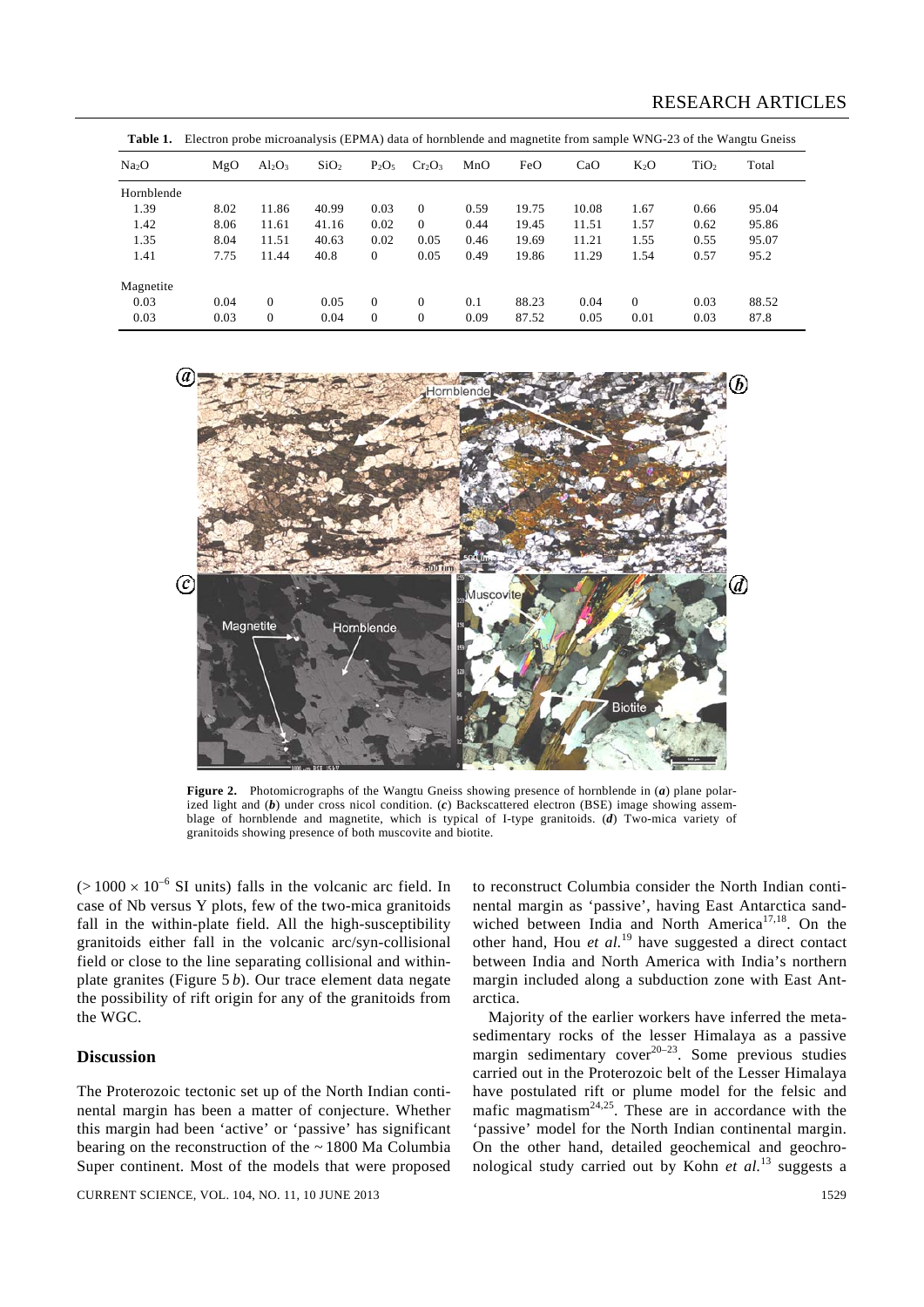| Major            | Na <sub>2</sub> O          | MgO                                                       | AI <sub>2</sub> O <sub>3</sub> |                                 | SiO <sub>2</sub>                                                                                                                                                                                                                                                                                                                                                                                                                                                                    | $\rm P_2O_5$                    | K <sub>2</sub> O | CaO                        |    | TiO <sub>2</sub> | MnO                                 | Fe <sub>2</sub> O <sub>3</sub> | SumS                                       |                 | $(Km 10-6$ SI unit) and mineral assemblage<br>Mean magnetic susceptibility |                  |                 |
|------------------|----------------------------|-----------------------------------------------------------|--------------------------------|---------------------------------|-------------------------------------------------------------------------------------------------------------------------------------------------------------------------------------------------------------------------------------------------------------------------------------------------------------------------------------------------------------------------------------------------------------------------------------------------------------------------------------|---------------------------------|------------------|----------------------------|----|------------------|-------------------------------------|--------------------------------|--------------------------------------------|-----------------|----------------------------------------------------------------------------|------------------|-----------------|
| <b>WNG-19</b>    |                            | 0.9                                                       | 14.08                          |                                 | 71.18                                                                                                                                                                                                                                                                                                                                                                                                                                                                               | 0.12                            |                  |                            |    | 0.39             | 0.03                                | 3.42                           | 100.13                                     |                 | 150 (two-mica granite)                                                     |                  |                 |
| WNG-24           |                            | 105                                                       | 14.29                          |                                 | 69.49                                                                                                                                                                                                                                                                                                                                                                                                                                                                               | 0.12                            | $5.41$<br>4.5    | $1.75$<br>$2.59$<br>$2.99$ |    | 0.38             | 0.03                                | 3.9                            | 99.02                                      |                 | 631 (two-mica granite)                                                     |                  |                 |
| <b>WNG-23</b>    |                            | 1.81                                                      | 14.21                          |                                 | 67.75                                                                                                                                                                                                                                                                                                                                                                                                                                                                               | 0.17                            | 4.86             |                            |    | 0.43             | 0.05                                | 4.32                           | 99.1                                       |                 | 602 (two-mica granite)                                                     |                  |                 |
| WNG-8/4          |                            |                                                           | 12.15                          |                                 | 74.2                                                                                                                                                                                                                                                                                                                                                                                                                                                                                | 0.07                            | 3.79             |                            |    | 0.38             | 0.02                                | 3.82                           | 99.37                                      |                 | 450 (Bt-Mt-bearing granite)                                                |                  |                 |
| <b>WNG-8/2</b>   |                            |                                                           | 13.06                          |                                 | 71.35                                                                                                                                                                                                                                                                                                                                                                                                                                                                               | 0.06                            | 5.5              | 1.91<br>0.98               |    | 0.37             | 0.01                                | 4.17                           | 98.75                                      |                 | 123 (two-mica granite)                                                     |                  |                 |
| WNG-12/2         |                            |                                                           | 13.33                          |                                 | 76.05                                                                                                                                                                                                                                                                                                                                                                                                                                                                               | 0.19                            |                  | 0.47                       |    | 0.22             | 0.02                                | 1.81                           | 100.88                                     |                 | 48.2 (two-mica granite)                                                    |                  |                 |
| WNG-30/2A        |                            | $\begin{array}{c} 0.37 \\ 0.8 \\ 0.3 \\ 1.84 \end{array}$ | 14.26                          |                                 | 65.94                                                                                                                                                                                                                                                                                                                                                                                                                                                                               | 0.12                            | 5.37<br>3.68     | $\Xi$                      |    | 0.85             | 0.08                                | 5.81                           | 95.13                                      |                 | 1170 (Hbl-Bt-Mt-bearing granite)                                           |                  |                 |
| WNG-12/1         |                            | 0.15                                                      | 12.3                           |                                 | 75.93                                                                                                                                                                                                                                                                                                                                                                                                                                                                               | 0.05                            | 6.02             |                            |    | 0.18             |                                     | 2.6                            | 100.38                                     |                 | 109 (two-mica granite)                                                     |                  |                 |
| WNG-9/1          |                            | 0.24                                                      | 13.07                          |                                 | 77.06                                                                                                                                                                                                                                                                                                                                                                                                                                                                               | 0.21                            | 2.39             |                            |    | 0.11             | 0.02<br>0.05<br>0.01                | $2.88$<br>$2.8$<br>$3.54$      | 100.35                                     |                 | 67.4 (two-mica granite)                                                    |                  |                 |
| <b>WNG-8/1</b>   |                            | 0.23                                                      |                                |                                 | 76.01                                                                                                                                                                                                                                                                                                                                                                                                                                                                               | 0.04                            |                  |                            |    | 0.21             |                                     |                                | 101.39                                     |                 | 154 (two-mica granite)                                                     |                  |                 |
| <b>WNG-8/3</b>   |                            | $0.27$<br>$0.86$<br>$0.53$                                | $12.55$<br>$12.55$             |                                 | 74.65                                                                                                                                                                                                                                                                                                                                                                                                                                                                               | 0.06                            | $5.72$<br>4.3    |                            |    | 0.29             |                                     |                                | 100.21                                     |                 | 168 (two-mica granite)                                                     |                  |                 |
| WNG-30/1         |                            |                                                           | 14.1                           |                                 | $71.4$                                                                                                                                                                                                                                                                                                                                                                                                                                                                              | 0.12                            | 4.14             |                            |    | 0.32             | 0.03                                | $3.83$<br>$2.9$                | 99.95                                      |                 | 757 (Bt-Mt-bearing granite)                                                |                  |                 |
| <b>WNG-22</b>    |                            |                                                           | 13.03                          |                                 | 75.31                                                                                                                                                                                                                                                                                                                                                                                                                                                                               | 0.09                            | 4.36             |                            |    | 0.34             |                                     |                                | 100.85                                     |                 | 94.9 (two-mica granite)                                                    |                  |                 |
| <b>WNG-9/2</b>   |                            | $0.\overline{3}$                                          | 13.95                          |                                 | 69.15                                                                                                                                                                                                                                                                                                                                                                                                                                                                               | 0.08                            | 5.89             | 1.33                       |    | 0.32             | 0.03                                | 4.07                           | 97.66                                      |                 | 178 (two-mica granite)                                                     |                  |                 |
| <b>WNG-20</b>    |                            | 0.99                                                      | 15.46                          |                                 | 65.44                                                                                                                                                                                                                                                                                                                                                                                                                                                                               | 0.16                            | 6.87             | 2.08                       |    | 0.55             | 0.03                                |                                | 97.76                                      |                 | 15600 (Hbl-Bt-Mt-bearing granite)                                          |                  |                 |
| WNG-7/4          |                            | 0.22                                                      | 13.95                          |                                 | 74.23                                                                                                                                                                                                                                                                                                                                                                                                                                                                               | 0.07                            | 6.27             | $\frac{8}{2}$              |    | 0.19             | 0.02                                | $3.87$<br>$1.76$<br>$3.94$     | 100.81                                     |                 | 92.3 (two-mica granite)                                                    |                  |                 |
| WNG-7/2          |                            | 0.84                                                      |                                |                                 | 69.58                                                                                                                                                                                                                                                                                                                                                                                                                                                                               | 0.14                            | 5.16             | 96                         |    | 0.54             | 0.04                                |                                | 98.17                                      |                 | 236 (two-mica granite)                                                     |                  |                 |
| <b>WNG-21</b>    |                            | 0.18                                                      |                                |                                 | 75.1                                                                                                                                                                                                                                                                                                                                                                                                                                                                                | 0.07                            | 6.41             | 0.73                       |    | 0.23             | 0.01                                | 2.13                           | 101.13                                     |                 | 370 (two-mica granite)                                                     |                  |                 |
| <b>NNG-7/5</b>   | $3.36$<br>$2.36$<br>$2.46$ | 1.14                                                      | $\frac{13.61}{13.3}$           |                                 | 66.16                                                                                                                                                                                                                                                                                                                                                                                                                                                                               | 0.16                            | 5.44             | 2.22                       |    | 0.63             | 0.03                                | 4.58                           | 97.35                                      |                 | 1070 (Hbl-Bt-Mt-bearing granite)                                           |                  |                 |
| Trace            | Ba                         | ö                                                         | >                              | $S_{\rm C}$                     | S                                                                                                                                                                                                                                                                                                                                                                                                                                                                                   | Ż                               | ්                | $\overline{z}$             | Ga | Ъp               | $\overline{\Gamma}$                 | Ŕb                             | $\cup$                                     | 5r              | ≻                                                                          | $\overline{Z}$ r | $\hat{z}$       |
| <b>WNG-19</b>    | 580                        | 286                                                       |                                |                                 | $9.8$<br>10.7                                                                                                                                                                                                                                                                                                                                                                                                                                                                       | $\circ$                         |                  |                            |    |                  |                                     | 290                            | $23^{9.3}$                                 | 96              | 21                                                                         | 299              |                 |
| WNG-24           |                            |                                                           | $\ddot{4}$                     | $\omega$ $\omega$               |                                                                                                                                                                                                                                                                                                                                                                                                                                                                                     | $\bar{\omega}$                  |                  |                            |    |                  |                                     |                                |                                            | 207             |                                                                            |                  | $\frac{21}{16}$ |
| <b>WNG-23</b>    |                            | $\frac{315}{281}$                                         | $\mathcal{L}$                  | $\circ$ $\sim$<br>$\circ$       |                                                                                                                                                                                                                                                                                                                                                                                                                                                                                     | $\overline{8}$                  |                  |                            |    |                  |                                     | 268<br>294                     |                                            | 294             | 78                                                                         |                  |                 |
| <b>WNG-8/2</b>   |                            |                                                           |                                | $\circ$                         |                                                                                                                                                                                                                                                                                                                                                                                                                                                                                     |                                 |                  |                            |    |                  |                                     |                                |                                            | $\theta$        |                                                                            |                  |                 |
| WNG-12/2         | 882314                     | 265                                                       |                                | $\overline{4}$                  | $\begin{array}{l} 1 \\ 4 \\ 1 \\ 1 \\ \end{array} \end{array} \begin{array}{l} \begin{array}{l} 1 \\ 1 \\ 1 \\ 1 \\ 1 \\ \end{array} \end{array} \begin{array}{l} \begin{array}{l} 1 \\ 1 \\ 1 \\ 1 \\ 1 \\ \end{array} \end{array} \begin{array}{l} \begin{array}{l} 1 \\ 1 \\ 1 \\ 1 \\ 1 \\ \end{array} \end{array} \begin{array}{l} \begin{array}{l} 1 \\ 1 \\ 1 \\ 1 \\ 1 \\ \end{array} \end{array} \begin{array}{l} \begin{array}{l} 1 \\ 1 \\ 1 \\ 1 \\ 1 \\ \end{array} \$ | $\equiv$ $\sim$                 | n G o 4 n G      |                            |    |                  | g 8 8 5 4 5 5 6 7 8 9 7 8 9 7 8 9 7 |                                | $198508800$<br>$1985080$ $199500$ $199500$ |                 | $@RRQ@RRR@RRQ@R$                                                           |                  | Haarnanaannan   |
| <b>WNG-30/2A</b> | 917<br>609                 | 442                                                       | $16$<br>102                    | 12                              |                                                                                                                                                                                                                                                                                                                                                                                                                                                                                     | 39                              |                  |                            |    |                  |                                     |                                |                                            | 27.88495        |                                                                            |                  |                 |
| WNG-12/1         |                            | 284                                                       |                                |                                 |                                                                                                                                                                                                                                                                                                                                                                                                                                                                                     |                                 | $545$<br>$245$   |                            |    |                  |                                     |                                |                                            |                 |                                                                            |                  |                 |
| <b>WNG-9/1</b>   | 233<br>706<br>548          | 546                                                       | $\overline{1}$                 | m の の 1 N 6 の m m の<br>せいこててんこと |                                                                                                                                                                                                                                                                                                                                                                                                                                                                                     | $\circ$ $\circ$ $\circ$ $\circ$ |                  |                            |    |                  |                                     |                                |                                            |                 |                                                                            |                  |                 |
| <b>WNG-8/1</b>   |                            | 341                                                       |                                |                                 |                                                                                                                                                                                                                                                                                                                                                                                                                                                                                     |                                 |                  |                            |    |                  |                                     |                                |                                            |                 |                                                                            |                  |                 |
| <b>WNG-8/3</b>   |                            | 256                                                       | $\overline{c}$                 |                                 |                                                                                                                                                                                                                                                                                                                                                                                                                                                                                     |                                 | $\circ$          |                            |    |                  |                                     |                                |                                            |                 |                                                                            |                  |                 |
| WNG-30/1         | 546<br>435                 | $\overline{311}$                                          | 57                             |                                 |                                                                                                                                                                                                                                                                                                                                                                                                                                                                                     | $\equiv$                        | $\infty$ 4       |                            |    |                  |                                     |                                |                                            |                 |                                                                            |                  |                 |
| <b>WNG-22</b>    |                            | 257                                                       | 27                             |                                 |                                                                                                                                                                                                                                                                                                                                                                                                                                                                                     |                                 |                  |                            |    |                  |                                     |                                |                                            |                 |                                                                            |                  |                 |
| WNG-9/2          | 695                        | 130                                                       | $\overline{4}$                 |                                 |                                                                                                                                                                                                                                                                                                                                                                                                                                                                                     | $\infty$ $\infty$ $\infty$      | $\sigma$ $\sim$  |                            |    |                  |                                     |                                | $9.58$<br>$15.8$                           | 2289            |                                                                            |                  |                 |
| <b>WNG-20</b>    | 677                        | 151                                                       | 45                             |                                 |                                                                                                                                                                                                                                                                                                                                                                                                                                                                                     |                                 |                  |                            |    |                  |                                     |                                | 5.3                                        |                 |                                                                            |                  |                 |
| WNG-7/4          | 291                        | 185                                                       | $\circ$                        | $4.$                            |                                                                                                                                                                                                                                                                                                                                                                                                                                                                                     | $\circ$ $\circ$                 |                  |                            |    |                  |                                     | 319                            | 9.5                                        |                 |                                                                            |                  |                 |
| WNG-7/2          | 700                        | 247                                                       | $\frac{1}{4}$                  | $\sigma$ $\sim$                 |                                                                                                                                                                                                                                                                                                                                                                                                                                                                                     |                                 |                  |                            |    |                  |                                     | 260                            | 6.6                                        | $\overline{14}$ | 378                                                                        |                  |                 |
| <b>WNG-21</b>    | 220                        | 233                                                       |                                |                                 |                                                                                                                                                                                                                                                                                                                                                                                                                                                                                     | $\circ$                         | $9 - 5$          |                            |    |                  |                                     | 338                            | 8.4                                        | 54              | 354.8                                                                      | 193              | $\overline{16}$ |
| WNG-12/1         | 607                        | 284                                                       |                                | $\overline{4}$                  | 5.4                                                                                                                                                                                                                                                                                                                                                                                                                                                                                 | $\circ$                         |                  |                            |    |                  |                                     | $\overline{5}$                 | .61                                        |                 |                                                                            | 213              | $\frac{14}{22}$ |
| WNG-7/5          | 605                        | 155                                                       | 53                             | $\infty$ $\infty$               |                                                                                                                                                                                                                                                                                                                                                                                                                                                                                     | $\supseteq$                     |                  |                            |    |                  | $\frac{4}{9}$                       | 305                            |                                            | $\overline{3}$  |                                                                            | 230              |                 |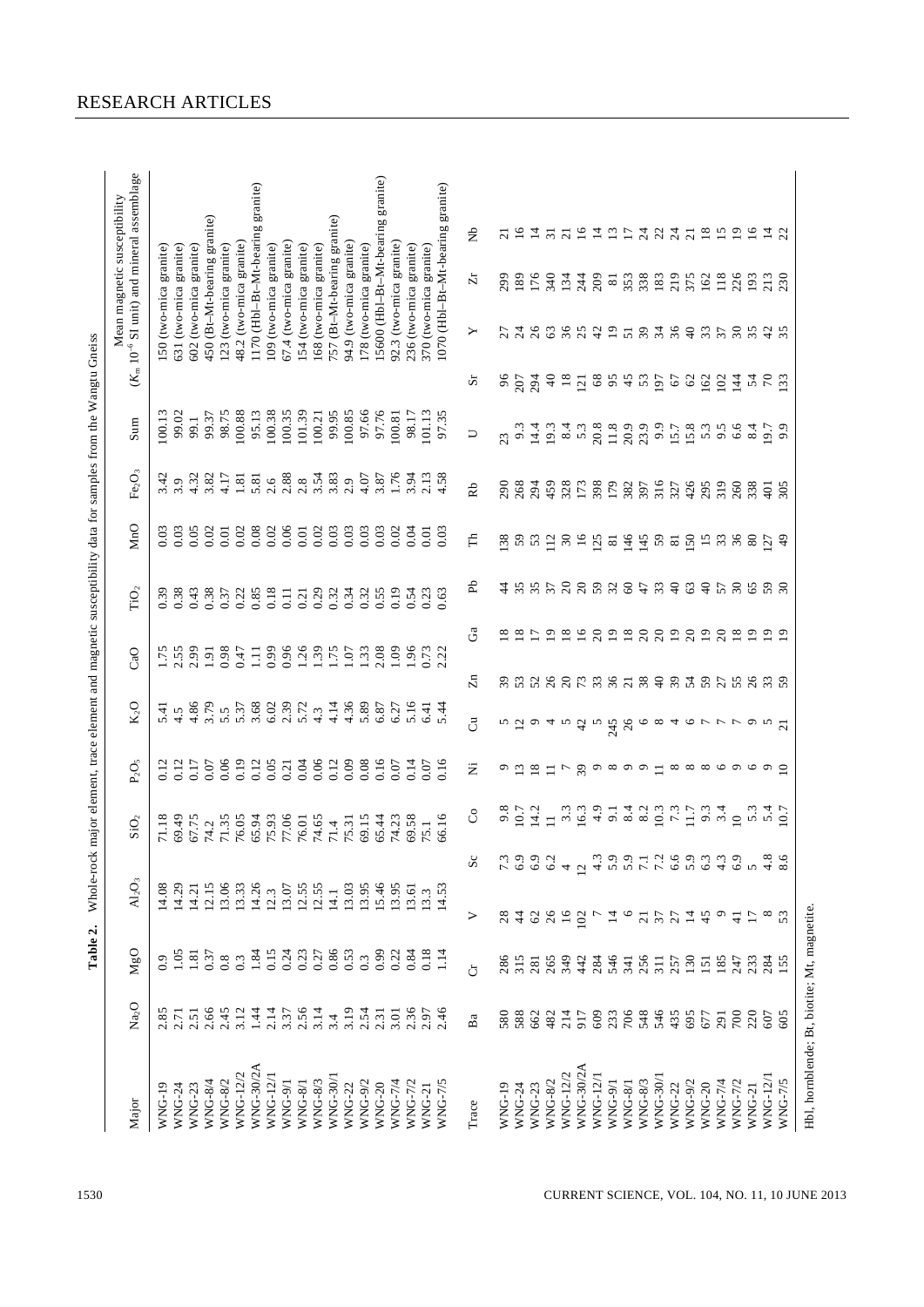

Figure 3. Variation of magnetization with temperature determined for some representative samples of the Wangtu Gneissic Complex (WGC). Samples were selected on the basis of their mean magnetic susceptibility  $(K_m)$  and mineralogy. Samples WNG-19 and WNG-24 are low-susceptibility ( $\lt 500 \times 10^{-6}$  SI units) S-type granitoids, and samples WNG-20 and WNG-30/2A are high-susceptibility ( $> 1000 \times 10^{-6}$ SI units) hornblende–magnetite-bearing I-type granitoids. Red line is the heating curve and blue line is the cooling curve.



**Figure 4.** Magnetic susceptibility  $(K_m)$  versus  $SiO_2$ ,  $FeO_{total}$ ,  $Al_2O_3$ , MgO, CaO, Na<sub>2</sub>O, K<sub>2</sub>O, TiO<sub>2</sub> and MnO (wt%) plots. The number of samples  $= 18$ . WNG-20 is excluded in this graph because of its very high range of susceptibility. Black squares are samples having magnetic susceptibility  $> 1000 \times 10^{-6}$  SI units; white triangles are samples having magnetic susceptibility  $> 500 \times 10^{-6}$  SI units and grey circles are samples having magnetic susceptibility  $<$  500  $\times$  10<sup>-6</sup> SI units.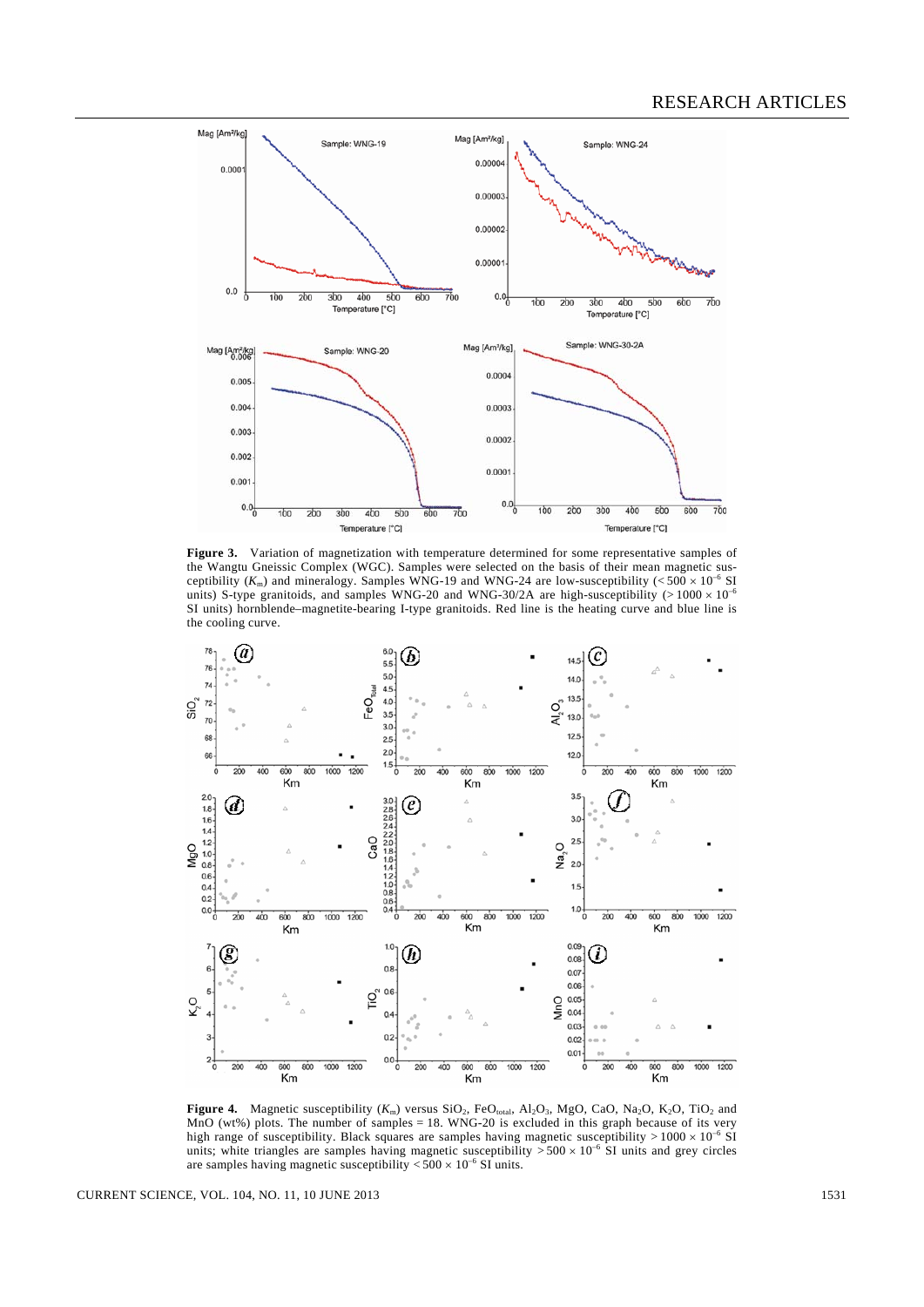Palaeo-proterozoic arc setting for the North Indian continental margin. Rao and Sharma<sup>26</sup> have inferred that granitoids from the eastern Almora nappe and Chiplakot region of the Kumaun Himalaya were generated through subduction process, and they concluded that the North Indian continental margin was indeed a Palaeo-proterozoic arc.

 The Lesser Himalayan Proterozoic granitoids are dominantly S-type two-mica granites and none of the previous studies has reported any mineral assemblage that would suggest an I-type or mantle origin for them. In the present study, three mineralogically distinct facies of granitoids have been identified. Among them, the hornblende, biotite, plagioclase, K-feldspar and quartz granitoids belong to the I-type of Chappell and White<sup>27</sup>. The biotite-bearing granitoids devoid of either hornblende or muscovite characterized by high magnetic susceptibility belong to the magnetite series of granitoids of Ishihara<sup>1</sup>. Their ferromagnetic content also suggests that they are Itype $^{27,28}$  (Figure 4). The two-mica granitoids characterized by the presence of both muscovite and biotite belong to S-type of Chappell and White<sup>27</sup>. These granites are devoid of magnetite and are similar to granitoids derived



Figure 5. Trace element data (Rb, Y, Nb) plotted on tectonic discrimination diagram<sup>14</sup> showing syn-collisional and volcanic arc affinity of the Wangtu Gneiss. Legends are same as in Figure 4.

from a crustal/sedimentary protoliths. So from petrographic and magnetomineralogical studies, it can be inferred that some part of WGC is I-type and the rest is S-type. This is further supported by major element geochemical analyses (Table 2). It is shown that samples with higher magnetic susceptibilities are enriched in Fe, Mg and Ti count and are depleted in silica (Figure 4). It is worth mentioning that only five out of 19 samples show I-type affinity and majority of the WGC is S-type. S-type granites are not uncommon in a collisional set  $up^{29}$ . Trace element geochemistry of WGC indicates that both I- and S-type granitoids of WGC belong to collisional or volcanic arc setting (Figure 5). Kohn *et al.*13 also found a similar distribution for the Lesser Himalayan granitoids, which fell either in syn-collisional or in volcanic arc fields. Collisional and volcanic arc set up are intimately related in terms of space and time. For example, the Indo-Eurasian collision has caused the Ladakh magmatic arc as well as the Khardung volcanic arc<sup>8</sup>. Earlier studies on WGC have mainly depended on trace element geochemistry to unravel its tectonic setting. Frost  $et al.^{30}$  have suggested that trace element geochemistry of granitoids is more likely to reveal its source and crystallization history rather than tectonic settings. Moreover, trace element analysis can be biased due to crustal contamination (in the present case the Cenozoic Himalayan orogeny), especially for mobile elements like Rb (ref. 13). In view of this, our study presents a direct and reliable evidence of I-type magmatism from the Proterozoic North Indian continental margin through petrographic and magnetomineralogical evidences. The present study clearly suggests that the Proterozoic North Indian continental margin was indeed in a collisional/arc set up and has not remained passive prior to the Himalayan orogeny. I-type granite is rare in the main Himalayan belt. So far only Ladakh granite has been found to be I-type. The I-type granite recognized in WGC, as far as we know, is only the second such occurrence from the main Himalayan mountain belt.

- 3. Ellwood, B. B. and Wenner, D. B., Correlation of magnetic susceptibility with  $^{18}O$ :  $^{16}O$  data in late orogenic granites of the southern Appalachian Piedmont. *Earth Planet. Sci. Lett.*, 1981, **54**, 200–202.
- 4. Ishihara, S., Hashimoto, M. and Machida, M., Magnetite/ilmenite series classification and magnetic susceptibility of the Mesozoic– Cenozoic batholiths in Peru. *Resour. Geol.*, 2000, **50**, 123–129.
- 5. Bouchez, J. L., Granite is never isotropic: an introduction to AMS studies of granitic rocks. In *Granite: from Segregation of Melt to Emplacement Fabrics* (eds Bouchez, J. L., Hutton, D. H. W. and Stephens, W. E.), Petrology and Structural Geology, Kluwer, Dordrecht, 1997, vol. 8, pp. 95–112.

<sup>1.</sup> Ishihara, S., The magnetite-series and ilmenite-series granitic rocks. *Min. Geol.*, 1977, **27**, 293–305.

<sup>2.</sup> Takahashi, M., Aramaki, S. and Ishihara, S., Magnetite series/ilmenite series vs I-type/S-type granitoids. In *Granitic Magmatism and Related Mineralization* (eds Ishihara, I. and Takenouchi, S.), Mining Geology Nihon Shigen Chishitsu Gakkai–Society of Resource Geologists of Japan, Tokyo, 1980, pp. 13–28.